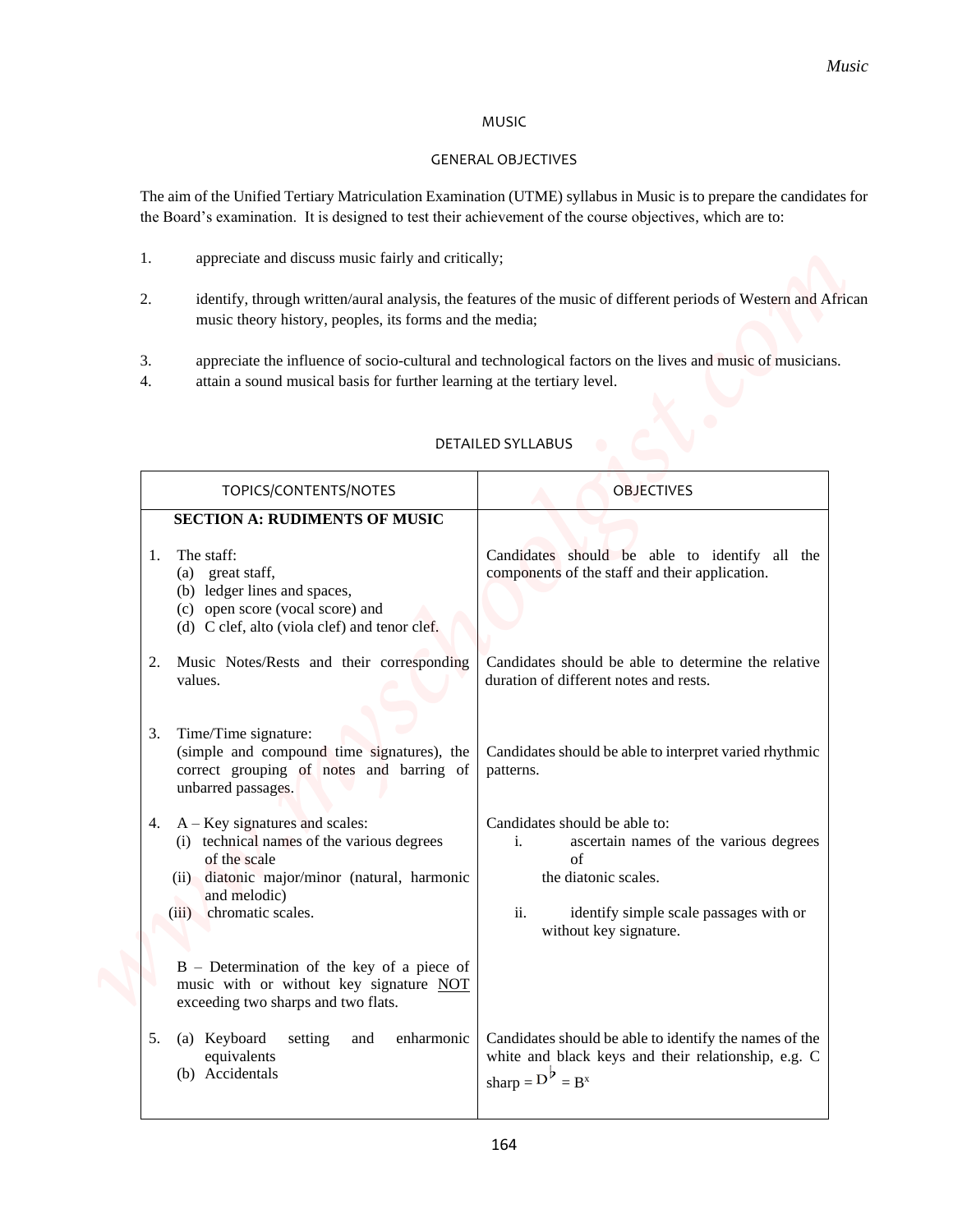| TOPICS/CONTENTS/NOTES                                                                                                                                                                                                                                                                                                                                                                                                                                                                                                                                                                                                                                                                                                                                                                                                                                                                                                                                           | OBJECTIVES                                                                                                                                                                                             |
|-----------------------------------------------------------------------------------------------------------------------------------------------------------------------------------------------------------------------------------------------------------------------------------------------------------------------------------------------------------------------------------------------------------------------------------------------------------------------------------------------------------------------------------------------------------------------------------------------------------------------------------------------------------------------------------------------------------------------------------------------------------------------------------------------------------------------------------------------------------------------------------------------------------------------------------------------------------------|--------------------------------------------------------------------------------------------------------------------------------------------------------------------------------------------------------|
| Intervals:<br>6.<br>6a. Recognition of diatonic / chromatic<br>intervals and their inversions (e.g. perfect<br>unison, perfect 4 <sup>th</sup> , perfect 5 <sup>th</sup> , perfect 8ve),<br>major/minor 2 <sup>nd</sup> , 3 <sup>rd</sup> , 6 <sup>th</sup> and 7 <sup>th</sup> , diminished 5 <sup>th</sup><br>and augmented 4 <sup>th</sup><br>6b. Recognition of consonant and dissonant<br>intervals.<br>Definition of simple musical terms, signs and<br>7.                                                                                                                                                                                                                                                                                                                                                                                                                                                                                                | Candidates should be able to determine different<br>qualities of intervals (melodic and harmonic).                                                                                                     |
| abbreviations.<br>(a) Transcription of music from staff into<br>8.<br>tonic solfa notation and vice-versa.<br>(b) Transposition using the treble (G) and<br>bass (F) staves NOT exceeding two<br>sharps and two flats.<br><b>SECTION B: ELEMENTARY HARMONY</b>                                                                                                                                                                                                                                                                                                                                                                                                                                                                                                                                                                                                                                                                                                  | Candidates should be able to interpret simple musical<br>signs and terms.<br>Candidates should be able to:<br>read music in any given notation.<br>i.<br>ii. rewrite a music passage on a given stave. |
| 1. Triads and their inversions in major/minor<br>keys, NOT exceeding two sharps and two flats.<br>(a) Primary triads in major keys.<br>(b) Secondary triads in major keys.<br><b>NOTE A</b><br><b>CHORD INDICATIONS</b><br>(i) major triads are indicated with capital<br>Roman numerals e.g. I<br>(ii) minor triads are indicated with small<br>Roman numerals e.g. ii<br>(iii) diminished triads are indicated with small<br>Roman numerals with a "o" sign, e.g. vii <sup>o</sup><br>(iv) augmented triads are indicated with<br>capital numerals with a "+", e.g III+<br><b>NOTE B</b><br>(i) In any major scale, major triads are I, IV<br>and V<br>(ii) minor triads are ii, iii and vi<br>(iii) diminished triad is vii <sup>o</sup><br><b>NOTE C</b><br>(i) In any harmonic minor, minor triads are i<br>and iv<br>(ii) major triads are V and VI<br>(iii) diminished triads are ii <sup>o</sup> and vii <sup>o</sup><br>(vi) augmented triad is $III+$ | Candidates should be able to:<br>identify triads;<br>i.<br>compare types of triads;<br>ii.<br>iii. determine the use of triads.                                                                        |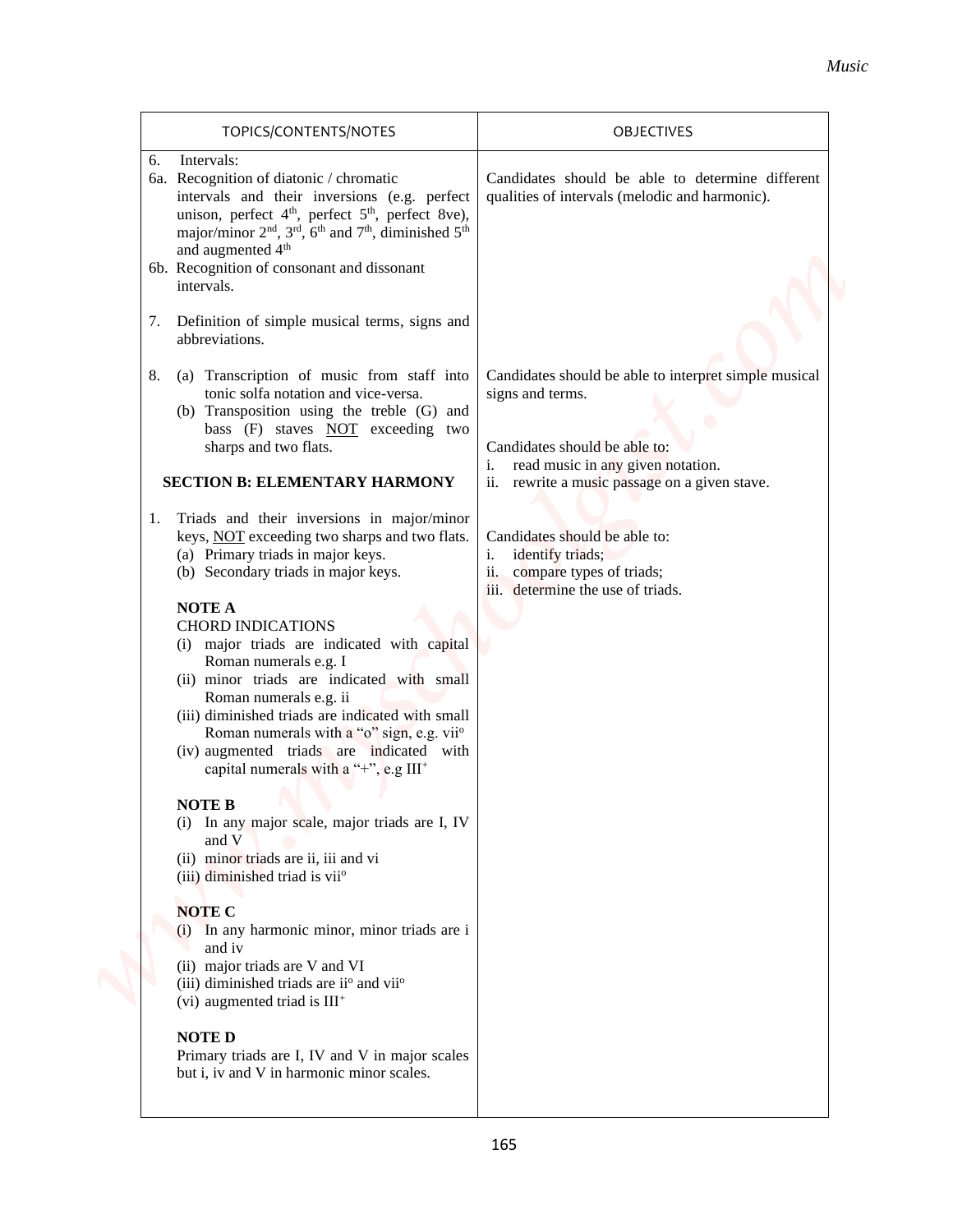|                                                                                                                                                                                                                                                                                                                                                                                                                                         | OBJECTIVES                                                                                                                                    |
|-----------------------------------------------------------------------------------------------------------------------------------------------------------------------------------------------------------------------------------------------------------------------------------------------------------------------------------------------------------------------------------------------------------------------------------------|-----------------------------------------------------------------------------------------------------------------------------------------------|
| TOPICS/CONTENTS/NOTES<br>2. (a) Basic chord progressions in four parts<br>vocal style (SATB) in major keys NOT<br>exceeding two sharps and two flats.<br>(b) Dominant $7th$ chord in root position only                                                                                                                                                                                                                                 | Candidates should be able to:<br>determine the basic chord progressions in a music<br>passage; and<br>ii. recognize the dominant $7th$ chord. |
| Kinds of motion;<br>3.<br>Parallel, Similar, Contrary and Oblique                                                                                                                                                                                                                                                                                                                                                                       | Candidates should be able to identify the various<br>kinds of motion in a musical passage.                                                    |
| Cadences in major keys NOT exceeding two<br>4.<br>sharps and two flats.<br>(a) perfect / full close cadence<br>(b) imperfect / half close / semi cadence<br>(c) plagal / Amen cadence<br>(d) interrupted / deceptive / evaded / surprise<br>cadence.                                                                                                                                                                                    | Candidates should be able to identify the various types<br>of cadences in a musical score.                                                    |
| Non-harmonic tones / Non-chord tones;<br>5.<br>identification and application of the following:<br>(a) neighbouring tones / auxiliary notes<br>(b) passing tones / notes                                                                                                                                                                                                                                                                | Candidates should be able to relate harmonic or non-<br>harmonic tones to the chords with which they are<br>associated.                       |
| <b>MODULATION</b><br>6.<br>Simple diatonic modulations (using a single<br>melodic line) from any given major key NOT<br>exceeding two sharps and two flats to any of its<br>closely related<br>(dominant<br>keys<br>and<br>subdominant).                                                                                                                                                                                                | Candidates should be able to determine the key of a<br>given melody and its modulation.                                                       |
| <b>Elementary Composition</b><br>7.<br>(a) Setting of words to written melody<br>(b) Recognition of suitable answers to given<br>musical phrases<br><b>SECTION C: HISTORY AND LITERATURE</b>                                                                                                                                                                                                                                            | Candidates should be able to identify suitable melody<br>to given words, compatible, balanced or contrasting<br>phrases.                      |
| OF AFRICAN MUSIC<br>1. Nigerian folksongs,<br>types,<br>forms<br>and<br>characteristics.<br>(a) Types: cradle, folk-tales, games, war,<br>satirical, dirges / funeral, historical, praise and<br>worksong, etc.<br>(b) Forms: call and response, strophic,<br>through-composed, antiphony, etc.<br>(c) Characteristics:<br>(i) Vocal styles: recitative, yodeling,<br>ululation, incantation, heaving,<br>whistling, nasalisation, etc. | Candidates should be able to:<br>i.<br>identify various folksongs and their types;<br>ii.<br>define and compare their forms and features.     |
| (ii)Scales/modes:<br>tritonic,<br>tetratonic,<br>pentatonic, hexatonic etc.<br>(iii) Metre/Rhythm: Metric and non-metric,<br>polymetric, cross rhythm, syncopation,<br>hemiola, poly-rhythm, etc.                                                                                                                                                                                                                                       |                                                                                                                                               |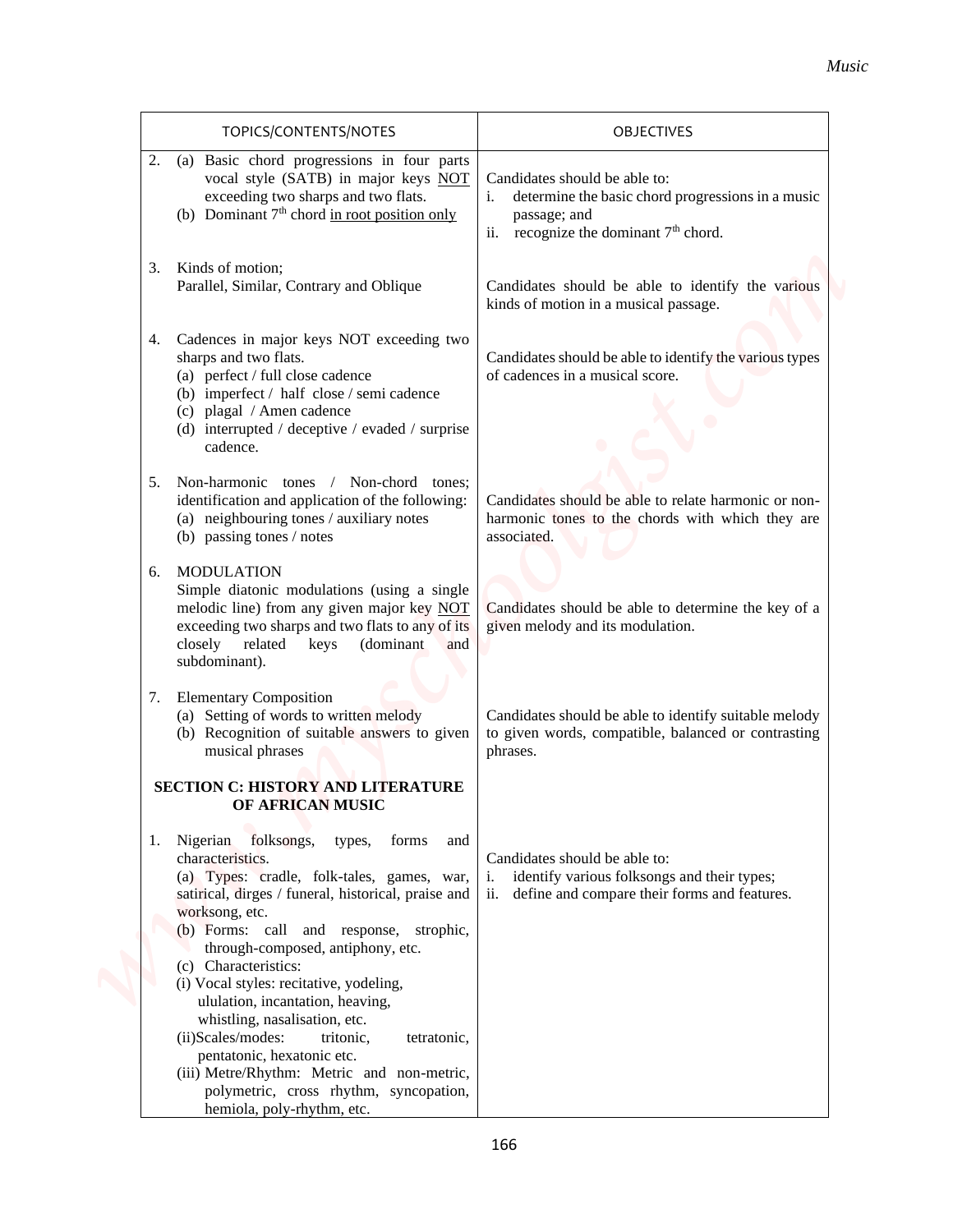| TOPICS/CONTENTS/NOTES                                                                                                                                                                                                                                                                                                                                                                                                                                                                                                                                                                                                                                                                                                                                                                                                                                                                                                                                                                                                                                                                                                                                                                                                                                                                                                                                                                                                                                                                                                                                                       | OBJECTIVES                                                                                                                                                                                                                                                                                                                                                           |
|-----------------------------------------------------------------------------------------------------------------------------------------------------------------------------------------------------------------------------------------------------------------------------------------------------------------------------------------------------------------------------------------------------------------------------------------------------------------------------------------------------------------------------------------------------------------------------------------------------------------------------------------------------------------------------------------------------------------------------------------------------------------------------------------------------------------------------------------------------------------------------------------------------------------------------------------------------------------------------------------------------------------------------------------------------------------------------------------------------------------------------------------------------------------------------------------------------------------------------------------------------------------------------------------------------------------------------------------------------------------------------------------------------------------------------------------------------------------------------------------------------------------------------------------------------------------------------|----------------------------------------------------------------------------------------------------------------------------------------------------------------------------------------------------------------------------------------------------------------------------------------------------------------------------------------------------------------------|
| General knowledge of the features and forms of<br>2.<br>Nigerian traditional music and other arts.<br>(i) Festivals: e.g. Osun, Ifa, Ogun, Ekpo,<br>Ofala, Iriji (New Yam Festival), Ovia<br>Osese, Mmanwu (Masquerade), Ila-Oso,<br>(Fishing),<br>Eyo/Adamu-Orisa,<br>Argungu<br>Gelede, etc.<br>(ii) Dances and other arts: Social, Ritual and<br>Ceremonial e.g. Masquerade,<br>Koroso,<br>Atilogwu, Ikperikpe<br>(War<br>dance),<br>Egedeege, Kwaghir, Agbon,<br>Nkwa<br>Umuagbogho, Bata, Bori, Swange,<br>Dundun, Kokoma, Abigbo, Okonko, etc.<br><b>INSTRUMENTS</b><br>3.<br>Nigerian traditional musical instruments:<br><b>CLASSIFICATIONS</b><br>(a) Aerophones:<br>(i) kakaki, algaita, sarewa, pedete, obati,<br>farai, kaho, imar, mongom,<br>taluk,<br>damalgo, etc.<br>(ii) oja, opi, pipilo, udu, nnuk, ofiom,<br>akpele, etc.<br>(iii) ekutu, teremagbe, ayeta-ode, odikakora,<br>etc.<br>(b) Chordophones<br>(i) goge, kukuma, komo, kwamsa, kuntigi,<br>lasha, molo, garaya, gurmi, etc.<br>(ii) une, ubo-akwara, etc.<br>(iii) goje, molo, etc<br>(c) Idiophones<br>(i) kundung, karawa, shantu, etc.<br>(ii) oyo, ichaka, ogene, aja, ekpili, ekwe,<br>udu, ikoro, ngedegwu, okpokoro, ekere,<br>mgbiligba, alo, ubo-aka, etc.<br>(iii) sekere, agogo, agidigbo, alo, oma, aro,<br>ukuse, eromwon, etc<br>(d) Membranophones<br>(i) ganga, tambari, taushi, banga, balle,<br>kuntuku, kalangu, gangan-noma, tandu,<br>etc.<br>(ii) igba, nsing, ban yogume, emoba, etc.<br>(iii) ipese, igbin, bata, bembe, gudugudu,<br>kanango, dundun, gangan, etc. | Candidates should be able to:<br>i.<br>analyse the features and forms of Nigerian<br>traditional music and the arts;<br>ii. differentiate between the various types of<br>festivals and dances.<br>Candidates should be able to:<br>differentiate between the various types and<br>i.<br>classes of musical instruments;<br>ii. classify them into their categories. |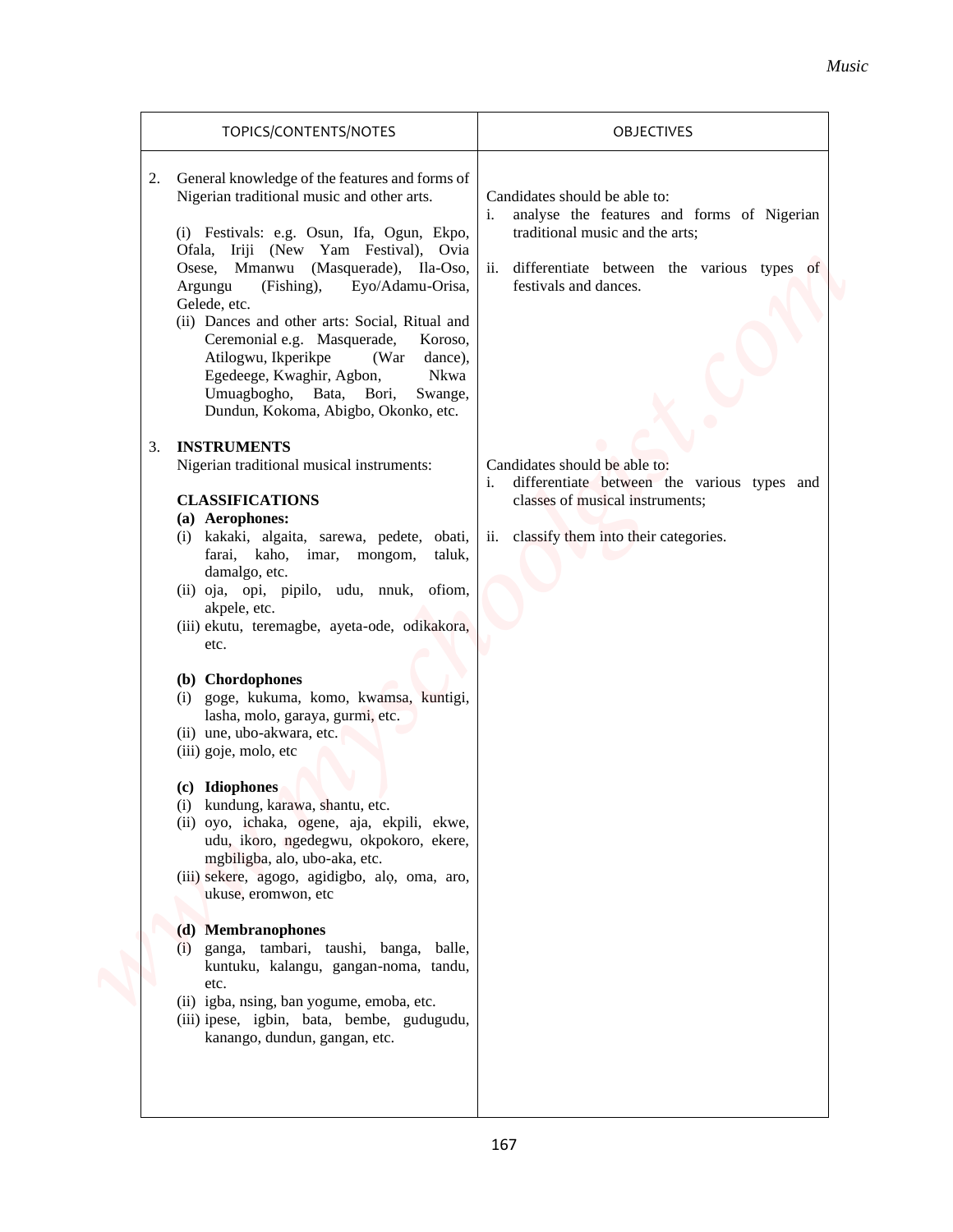| TOPICS/CONTENTS/NOTES                                                                                                                                                                                                                                                                                                                                                                                                                                                                                                                                                                                                                                                                                                                  | <b>OBJECTIVES</b>                                                                                                                                                                                                                      |
|----------------------------------------------------------------------------------------------------------------------------------------------------------------------------------------------------------------------------------------------------------------------------------------------------------------------------------------------------------------------------------------------------------------------------------------------------------------------------------------------------------------------------------------------------------------------------------------------------------------------------------------------------------------------------------------------------------------------------------------|----------------------------------------------------------------------------------------------------------------------------------------------------------------------------------------------------------------------------------------|
| Knowledge of the lives and music of the<br>4.<br>following African traditional musicians:<br><b>A. NIGERIANS</b><br>Sani Sabulu, Sani Dan Indo, Hassan<br>(i)<br>Coge,<br>Danlami<br>Wayam,<br>Barmani<br>Nasarawa, Garba Super, Dankwairo,<br>Aminu mai Asharalle, Shehu Ajilo, Dan<br>Maraya Jos, Dan Alalo, Mamman Shata,<br>Haruna Uji, etc.<br>(ii) Ezigbo Obiligbo, Seven-Seven, Morocco<br>Maduka, Okechukwu Nwatu,<br>Mike<br>Ejeagha, Afam Ogbuotobo etc.<br>(iii) Kokoro, (the blind Minstrel), Anikura,<br>Tunde<br>Alao, Olanrewaju<br>Adepoju,<br>Ademola<br>Onibon-okuta,<br>Elemure<br>Ogunyemi, Comfort Omoge etc.                                                                                                     | Candidates should be able to:<br>identify different groups to which various<br>musicians belong;<br>trace their biographies;<br>ii.<br>iii. mention their musical styles; and<br>iv. assess their contributions to the music industry. |
| <b>B. OTHER AFRICANS</b><br>Vinoko Akpalu, Daniel Amponsah (alias<br>koo Nimo), Efua Basa, Kwaa Mensah etc.<br>Evolution and Development of African Popular<br>5.<br>Music:<br>Highlife, Juju, Afro-beat, Fuji, Apala, Reggae,<br>Makosa, Ikwokirikwo, Okukuseku, Ekassa,<br>Akuko na egwu, Awurebe, Waka, Hiplife, Hip-<br>hop, etc.                                                                                                                                                                                                                                                                                                                                                                                                  | Candidates should be able to:<br>differentiate one musical genre from another; and<br>i.<br>examine their influence on society.<br>ii.                                                                                                 |
| 6. Knowledge of the lives and music of the<br>following African Popular Musicians.<br>A. NIGERIANS:<br>Bongos Ikwe, Oliver De Coque, Nelly<br>Uchendu, Osita Osadebe, Bright Chimezie,<br>Bobby Benson, Victor Uwaifo, Sonny Okosun,<br>Fela Anikulapo Kuti, I. K. Dairo, Victor<br>Olaiya, Ebenezer Obey, Sunny Ade, Fatai<br>Rolling Dollar, Bala Miller, Alhaji Uba Rawa,<br>Zaaki Adzee, 2Face, PSquare, Djnee, Paul Play<br>Dairo, Eedris Abdulkareem, D'Banj, Sunny<br>Neji, Lagbaja, Zule Zoo, Daddy Showkey,<br>Majek Fashek, Ras Kimono, Jeremiah Gyang,<br>Flavour, Olamide, M.I, Iyanya, Wizkid,<br>Davido, Omawunmi, Lara George, Sola<br>Allynson, Ara, Asa, Onyeka Onwenu, Christy<br>Essien-Igbokwe, Nasir Hausawa etc. | Candidates should be able to:<br>relate the musicians to the music they perform;<br>i.<br>ii. trace their biographies;<br>iii. examine their type of music;<br>iv. assess their contributions to the development of<br>music.          |
| <b>B. OTHER AFRICANS:</b><br>Manu Dibango, E. T. Mensah, Jerry Hansen,<br>Kofi Olomide, Awilo Logomba, Papa Wemba,<br>Salif Kaita, Angelina Kidjo, Lucky Dube,<br>Yvonne Chakachaka, Brenda Fasie, Sarkodie<br>etc.                                                                                                                                                                                                                                                                                                                                                                                                                                                                                                                    |                                                                                                                                                                                                                                        |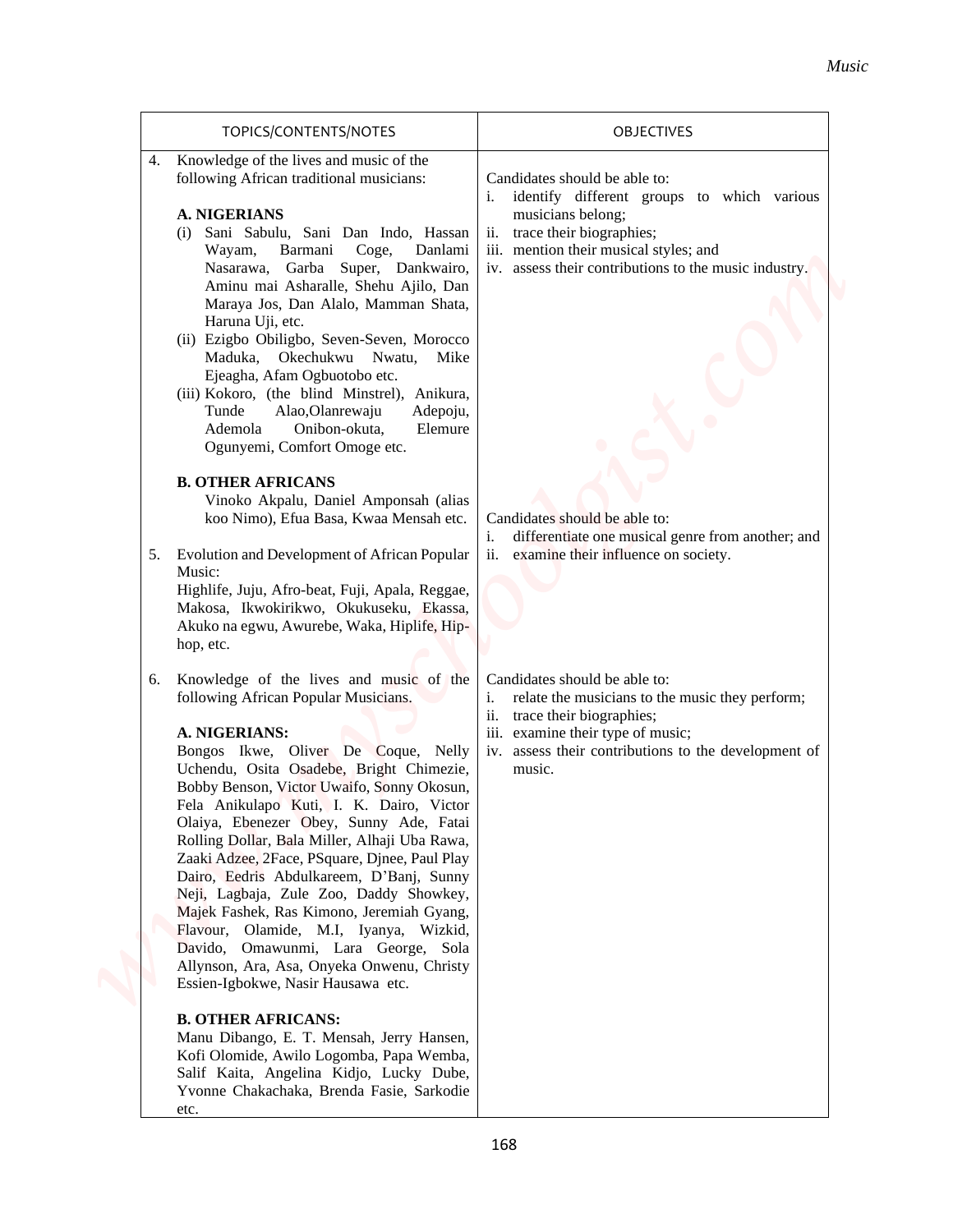|                                                                                                                                                                                                                                                                                                                                                                                                                                                                                                       | Music                                                                                                                                                                                                                                |
|-------------------------------------------------------------------------------------------------------------------------------------------------------------------------------------------------------------------------------------------------------------------------------------------------------------------------------------------------------------------------------------------------------------------------------------------------------------------------------------------------------|--------------------------------------------------------------------------------------------------------------------------------------------------------------------------------------------------------------------------------------|
| TOPICS/CONTENTS/NOTES                                                                                                                                                                                                                                                                                                                                                                                                                                                                                 | <b>OBJECTIVES</b>                                                                                                                                                                                                                    |
| Knowledge of the lives and music of the<br>7.<br>following African Art Musicians:<br>A. NIGERIANS:<br>W. W. C. Echezona, Laz Ekwueme, Sam<br>Akpabot, Ikoli Harcourt Whyte, Joshua<br>Uzoigwe, Mosun Omibiyi-Obidike, Tunji<br>Vidal, Ademola Adegbite, Yemi Olaniyan,<br>Ayo Bankole, Akin Euba, Sam Ojukwu, A. K.<br>Achinivu, Bode Omojola, Felix Nwuba,<br>Christopher Oyesiku, Dayo Dedeke, Adams<br>Fiberesima, Dan Agu, Chris Onyeji, Godwin<br>Sadoh, Meki Nzewi, etc.                        | Candidates should be able to:<br>relate the musicians to the music they perform;<br>i.<br>trace their biographies;<br>11.<br>iii. examine their type of music; and<br>iv. assess their contributions to the development of<br>music. |
| <b>B. OTHER AFRICANS:</b><br>Joseph S. Maison, N. Z. Nayo, J. H. Kwabena<br>Nketia, Gymah Labi, Philip Gbeho, Ephraim<br>Amu, C.K. Adom, A.A. Mensah, C.W.K.<br>Mereku, etc.<br><b>SECTION D: HISTORY AND LITERATURE</b>                                                                                                                                                                                                                                                                              |                                                                                                                                                                                                                                      |
| OF WESTERN MUSIC<br>1. (A) Historical development of Western music<br>styles in respect of the periods<br>(i) Medieval/Middle Age $(800 - 1400)$ .<br>(ii) Renaissance period $(1400 - 1600)$ .<br>(iii) Baroque period $(1600 - 1750)$ .<br>(iv) Classical period $(1750 - 1820)$ .<br>(v) Romantic period $(1820 - 1900)$ .                                                                                                                                                                         | Candidates should be able to trace the stages of the<br>development of western musical practice from the<br>medieval to the end of the romantic period.                                                                              |
| <b>B. COMPOSERS</b><br>Palestrina, Claudio Monteverdi, Henry Purcell,<br>J.S. Bach, G. F. Handel, W. A. Mozart, Franz<br>Joseph Haydn, Ludwig van Beethoven, Franz<br>Schubert, Frederic Chopin, etc.                                                                                                                                                                                                                                                                                                 | Candidates should be able to:<br>identify the composers; and<br>i.<br>assess their contributions.<br>ii.                                                                                                                             |
| <b>MUSIC FORMS AND MEDIA</b><br>2.<br>(i) Binary, Ternary, Rondo, Sonata Allegro,<br>Dance Suite, Canon, Free Fantasia, Theme<br>and variation, etc.<br>(ii) Orchestral and Band instruments and<br>classifications<br>(iii) The human voice (its types, ranges and<br>qualities)<br>(iv) Keyboard Instruments – the organ, piano<br>and electronic keyboard, e.t.c.<br>(v) Knowledge of the following instruments:<br>ukulele, banjo, guitar, mandolin, harp,<br>accordion, xylophone, marimba, etc. | Candidates should be able to:<br>identify the general forms and various types of<br>i.<br>instruments in Western music; and<br>relate music to modern technology.<br>11.                                                             |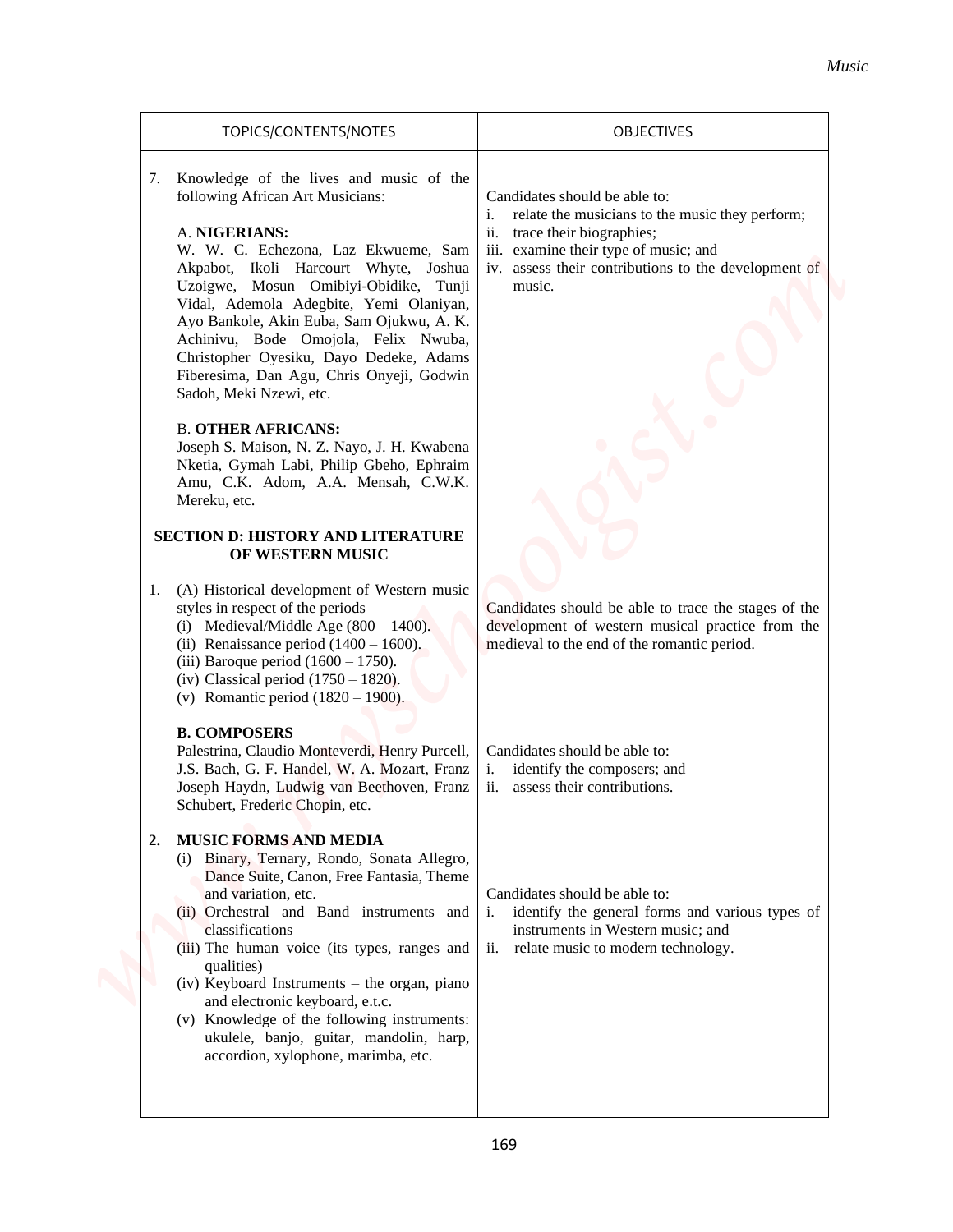| Computer Music Technology: software<br>(vi)<br>(Finale, Sibelius, Cubase, Reason, Sound Forge                                                                                                                                                                                                                                                                                                                                                                                                                                                                                              |                                                                                                                                                                                                                                               |
|--------------------------------------------------------------------------------------------------------------------------------------------------------------------------------------------------------------------------------------------------------------------------------------------------------------------------------------------------------------------------------------------------------------------------------------------------------------------------------------------------------------------------------------------------------------------------------------------|-----------------------------------------------------------------------------------------------------------------------------------------------------------------------------------------------------------------------------------------------|
| Nero), tuning fork, pitch pipe etc.                                                                                                                                                                                                                                                                                                                                                                                                                                                                                                                                                        |                                                                                                                                                                                                                                               |
| <b>SECTION E: COMPARATIVE MUSIC</b><br><b>STUDIES</b><br>1. An overview of the following black musicians<br>(composers, performers, etc) in the diaspora. Mighty<br>Sparrow, James Brown, Bob Marley, Michael<br>Jackson, Stevie Wonder, Lionel Richie, R. Kelly,<br>Lorrinan Hill, Kirk Franklin, Tupac Shakur, Shabba<br>Ranks, Quincy Jones, Boyz II Men, Sean Paul, Janet<br>Jackson, Whitney Houston, Beyonce, Brandy,<br>Usher, Kevin Lyttle, Bobby Brown, M. C. Hammer,<br>L. L. Cool J., Dr. Dre, Snoop Doggy, Mary J. Blige,<br>Jay Z, Chris Brown, Bruno Mars, Neo, Rihanna etc. | Candidates should be able to:<br>identify the musicians in the diaspora by their<br>$\mathbf{i}$ .<br>names; and<br>ii.<br>assess their individual musical influences on the<br>global society.                                               |
| Forms to be examined include spirituals, gospel<br>2.<br>music, jazz, rhythm and blues, soul, calypso,<br>rock 'n' roll, reggae, afro-beat, tango, rap,<br>chachacha, bolero, twist, hip-hop, etc.                                                                                                                                                                                                                                                                                                                                                                                         | Candidates should be able to:<br>identify the various forms of musical genres;<br>i.<br>trace the origins of the musical genres.<br>ii.                                                                                                       |
| The spirit of nationalism in Nigerian music.<br>3.                                                                                                                                                                                                                                                                                                                                                                                                                                                                                                                                         | Candidates should be able to:<br>identify some of the features and materials used<br>i.<br>by nationalist composers to create, project and<br>sustain cultural and patriotic awareness;<br>ii.<br>assess their roles in Nigerian nationalism. |